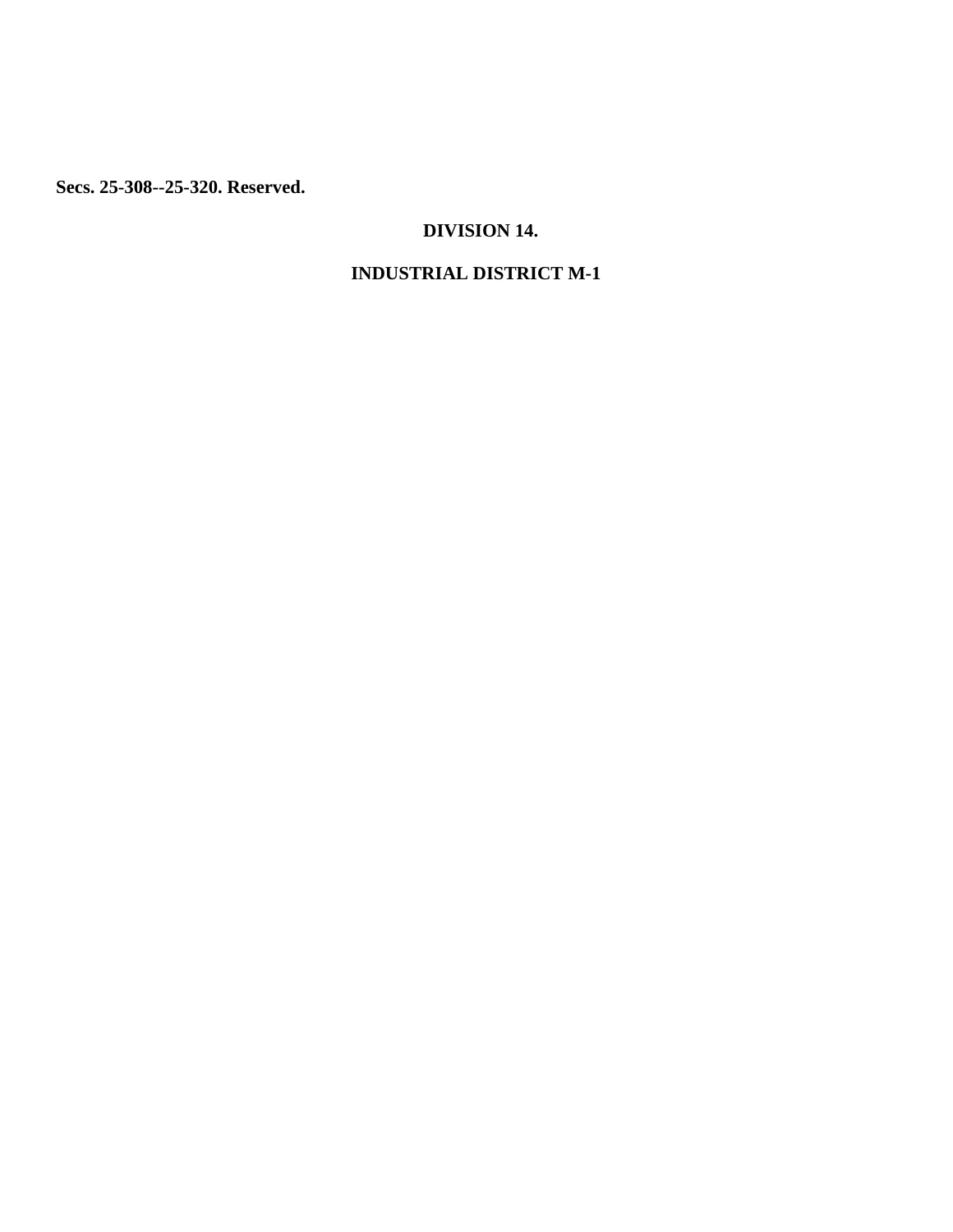### **Sec. 25-321. Purpose.**

The intent of Industrial District M-1 is to establish and preserve areas for industrial uses of such a nature that they do not create serious problems of compatibility with other kinds of land uses. These uses should be served by public water and sewerage or a suitable, approved community water and sewerage system. This district, and additions to existing districts, should be in proximity to other existing and/or planned commercial, industrial and institutional land use activities with utilities and superior road access. (Res. of 1-1-02, § 2-1401)

#### **Sec. 25-322. Permitted uses.**

The following uses are permitted by right, subject to compliance with all other requirements of this chapter, and all other applicable regulations.

- (1) Manufacture, processing, fabrication and/or assembly of products having characteristics similar to but not limited to: scientific and precision instruments, photographic equipment, communication, computation equipment, drugs, medicines, pharmaceutical, household appliances, musical instruments, toys, novelties, sporting goods and athletic goods, boats, rubber and metal stamps, die-cut paperboard and cardboard, glass products made of purchased glass, pottery and ceramic products using only previously pulverized clay, electric lighting and wiring equipment, service industry machines, lithographic and printing processes, industrial controls, radio, consumer electronics and TV receiving
- (2) Day care center.
- (3) Agriculture, horticulture, forestry.
- (4) Cabinet, furniture and upholstery shops.
- (5) Radio and television recording studio.
- (6) Monumental stone works.
- (7) Public utility generating, booster or relay stations, transformer substations, transmission lines and towers and other facilities for the provision and maintenance of public utilities, including railroads and facilities and water and sewerage installations.
- (8) Mini-warehouses.
- (9) Wholesale businesses and storage warehouses
- (10) Offices.
- (11) Laboratories, pharmaceutical and/or medical uses.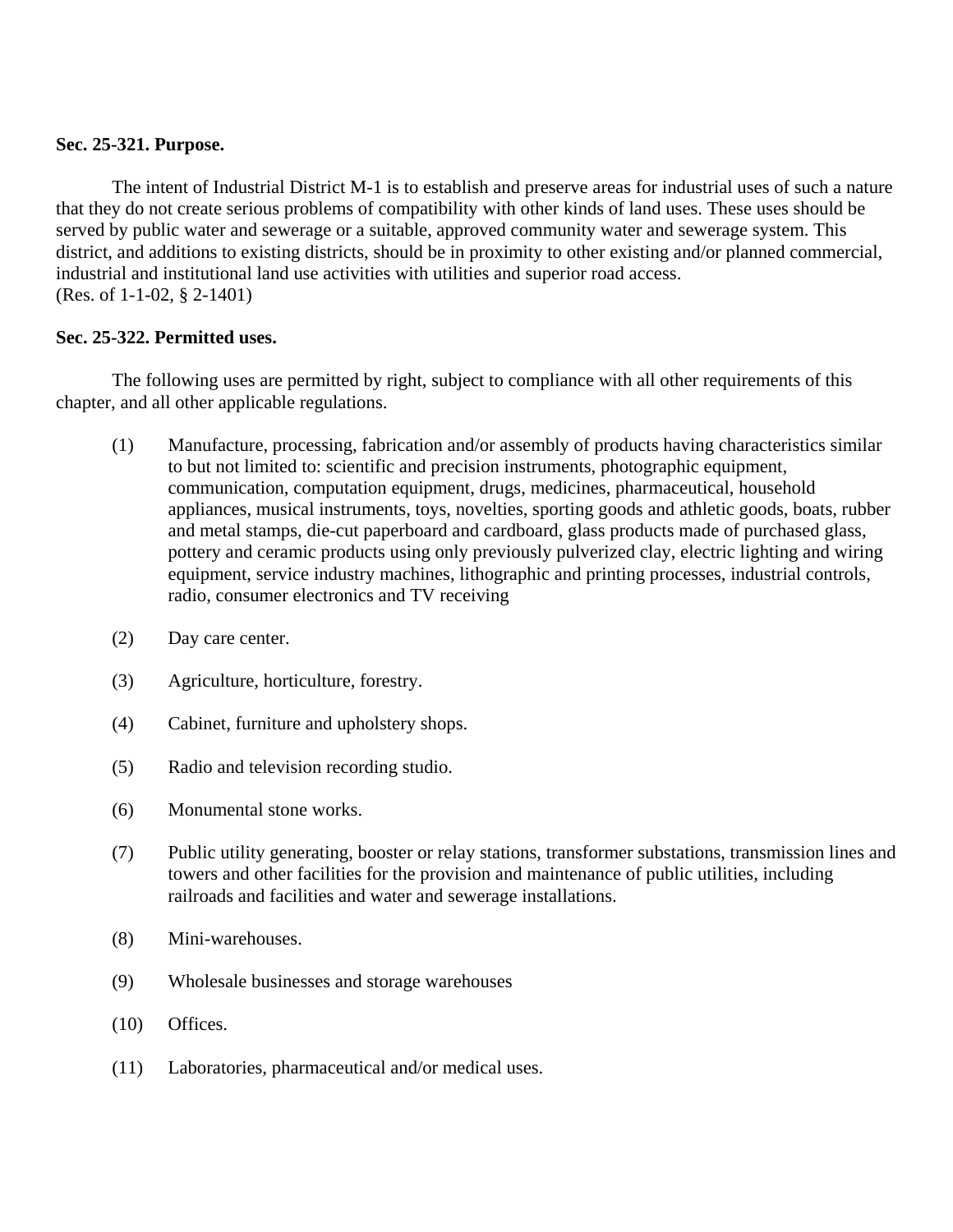- (12) Commuter parking lot.
- (13) Conference or training center.
- (14) Auto body repair.

 (15) Telecommunications towers, attached, subject to standards of section 25-441. (Res. of 1-1-02, § 2-1402)

### **Sec. 25-323. Uses permissible by special exception.**

The following uses may be permitted by the board of supervisors as special exception uses, subject to compliance with all other requirements of this chapter, and all other applicable regulations.

- (1) As a transitional use, to an A or R district only, a use permitted by right in the B-1 or B-2 district where the impact on adjoining A or R district will be less than other uses permitted by special exception in the M-1 district.
- (2) Truck terminals.
- (3) Truck complexes.
- (4) Telecommunication tower, freestanding, subject to the standards of section 25-441.
- (5) Coal and wood yards.
- (6) Civic, social, fraternal meeting place.
- (7) Facilities for fitness, lessons in dance, sport skills.
- (8) Hotel or motel.
- (9) Hospital.
- (10) Water or sewerage treatment plant.
- (11) Utility substation.
- (12) Bank or financial institution.
- (13) Contractor service establishment, excluding retail sales.
- (14) Recycling drop off and processing centers.
- (15) Outdoor recreation establishment.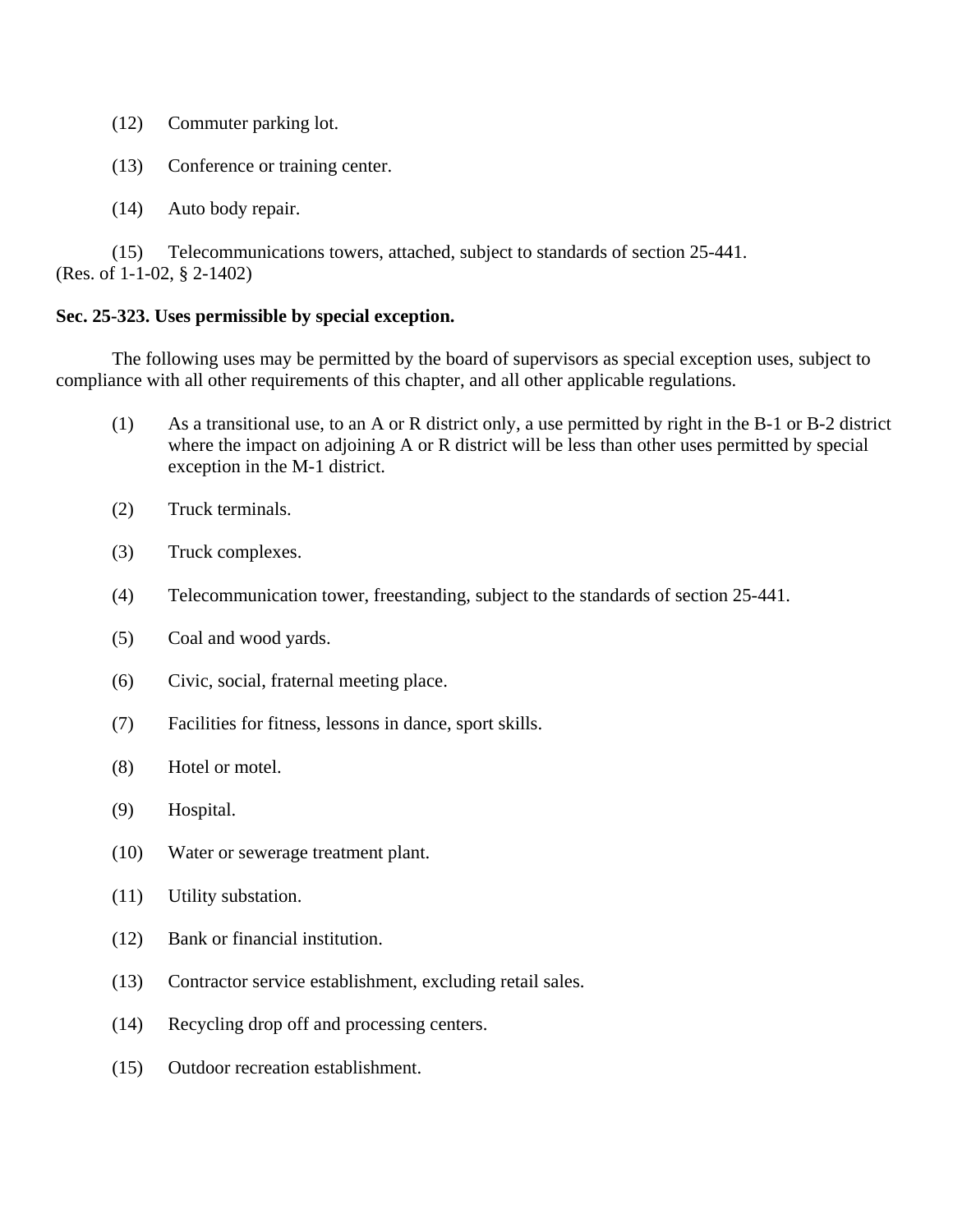(16) Government buildings, functions.

 (17) Individual well and septic systems approved by the state health department. (Res. of 1-1-02, § 2-1403)

## **Sec. 25-324. District requirements.**

*Minimum district area:* Ten (10) acres, except that subject to special exception approval, minimum district size may be reduced to no less than three (3) acres. (Res. of 1-1-02, § 2-1404; Res. No. 02-06-19, 6-18-02)

## **Sec. 25-325. Lot requirements.**

(a) *Minimum lot area:* One (1) acre.

 (b) *Minimum lot width:* One hundred (100) feet. (Res. of 1-1-02, § 2-1405)

## **Sec. 25-326. Building requirements.**

- (a) *Minimum yards.*
- (1) Front: Thirty (30) feet.
- (2) Side: Ten (10) feet. (Fifty (50) feet adjoining residential).
- (3) Rear: Thirty (30) feet. (Fifty (50) feet adjoining residential).

 (b) *Maximum density.* Maximum floor area ratio: 0.40; impervious surfaces on any lot shall not exceed sixty (60) percent of the lot area.

 (c) *Minimum building setback.* Twenty-five (25) feet when parking is located behind principal building, when parking screened from public road view with berms and/or coniferous landscaping, or when parking lot landscaping is increased by at least fifty (50) percent over minimum requirements; otherwise building setback shall be eighty (80) feet plus distance of impervious surfaces.

 (d) *Building height.* Forty-five (45) feet. Parapet walls are permitted up to four (4) feet above the maximum height. Buildings over forty-five (45) feet in height may be permitted by the board of supervisors as a special exception where building setback is increased five (5) feet for each additional foot over forty-five (45) feet plus such other conditions as the board of supervisors imposes. (Res. of 1-1-02, § 2-1406)

### **Sec. 25-327. Use limitations.**

 (a) *Public water and sewer service.* All development within the M-1 district is required to be served by public or community water and sewer facilities which comply with current county and state health